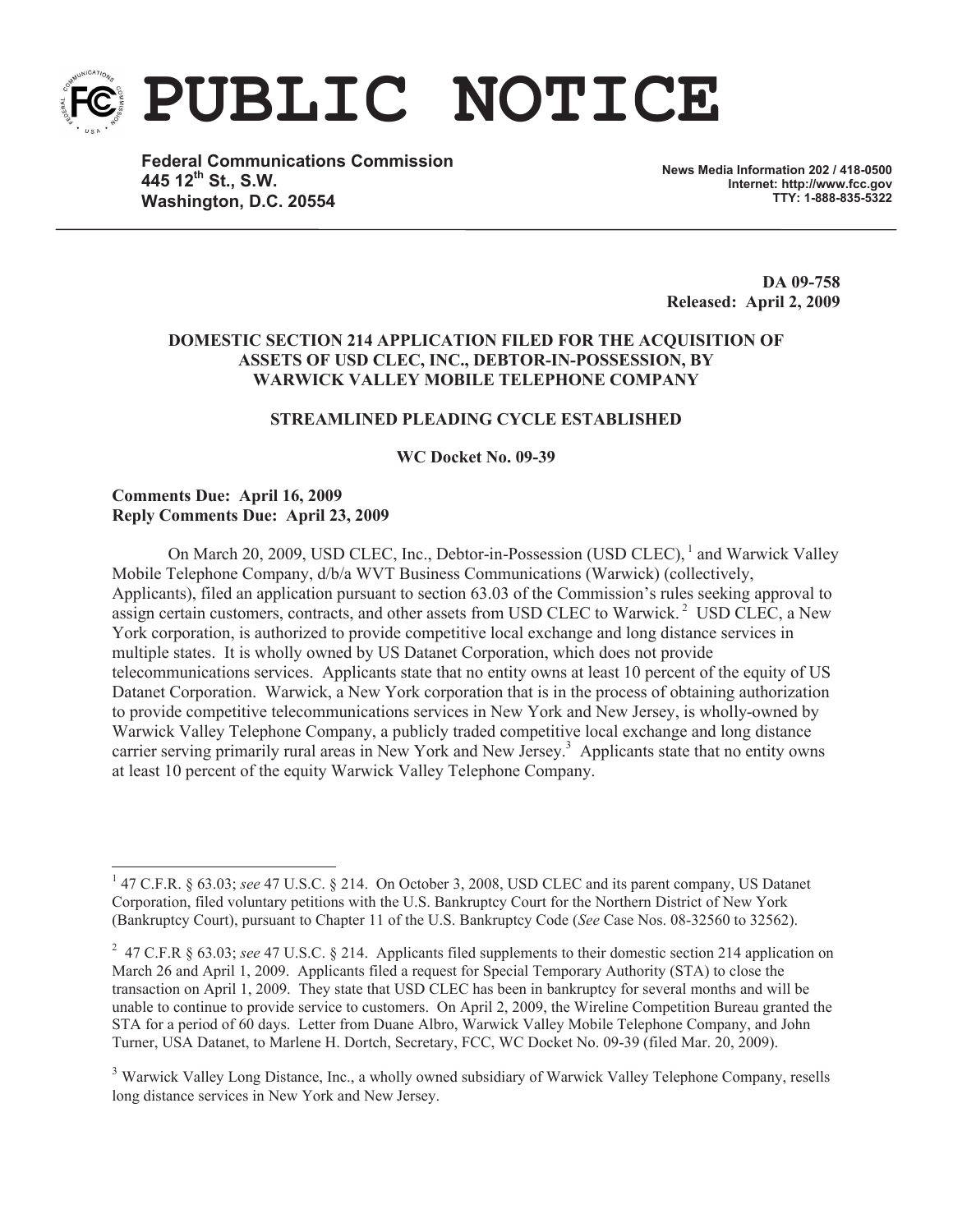On March 11, 2009, the Bankruptcy Court approved the sale to Warwick of USD CLEC's wholesale business customers located in multiple states.<sup>4</sup> Applicants state that, after consummation of the sale, Warwick will provide wholesale service to the customers at the same rates, terms, and conditions as they currently receive. Applicants assert that the proposed transaction is entitled to presumptive streamlined treatment under section  $(63.03(b)(2)(i))$  of the Commission's rules and that a grant of the application will serve the public interest, convenience, and necessity. 5

Domestic Section 214 Application Filed for the Acquisition of Assets of USD CLEC, Inc., Debtor-in-Possession, by Warwick Valley Mobile Telephone Company, WC Docket No. 09-39 (filed Mar. 20, 2009).

# **GENERAL INFORMATION**

The transfer of control identified herein has been found, upon initial review, to be acceptable for filing as a streamlined application. The Commission reserves the right to return any transfer of control application if, upon further examination, it is determined to be defective and not in conformance with the Commission's rules and policies. Pursuant to section 63.03(a) of the Commission's rules, 47 CFR § 63.03(a), interested parties may file comments **on or before April 16, 2009,** and reply comments **on or before April 23, 2009.** Unless otherwise notified by the Commission, the Applicants may transfer control on the  $31<sup>st</sup>$  day after the date of this notice.<sup>6</sup> Comments must be filed electronically using (1) the Commission's Electronic Comment Filing System (ECFS) or (2) the Federal Government's e-Rulemaking Portal. *See* 47 C.F.R. § 63.03(a) ("All comments on streamlined applications shall be filed electronically . . . ."); *Electronic Filing of Documents in Rulemaking Proceedings*, 63 FR 24121 (1998).

- Comments may be filed electronically using the Internet by accessing the ECFS, http://www.fcc.gov/cgb/ecfs/, or the Federal e-Rulemaking Portal, http://www.regulations.gov. Filers should follow the instructions provided on the website for submitting comments.
- For ECFS filers, if multiple docket or rulemaking numbers appear in the caption of this proceeding, filers must transmit one electronic copy of the comments for each docket or rulemaking number referenced in the caption. In completing the transmittal screen, filers should include their full name, U.S. Postal Service mailing address, and the applicable docket or rulemaking number. Parties may also submit an electronic comment by Internet e-mail. To get filing instructions, filers should send an e-mail to ecfs@fcc.gov and include the following words in the body of the message, "get form." A sample form and directions will be sent in response.

### **In addition, e-mail one copy of each pleading to each of the following**:

1) The Commission's duplicating contractor, Best Copy and Printing, Inc., fcc@bcpiweb.com; phone: (202) 488-5300; fax: (202) 488-5563;

 $5$  47 C.F.R. § 63.03(b)(2)(i).

<sup>4</sup> The customers are located in Arkansas, California, Colorado, Delaware, District of Columbia, Florida, Georgia, Illinois, Maryland, Massachusetts, Michigan, New Hampshire, New Jersey, New York, North Carolina, Ohio, Oregon, Pennsylvania, South Carolina, Texas, Vermont, Virginia, Washington, and Wisconsin. In a separate transaction that took place in July 2008, USD CLEC transferred its assets related to the operation of its casual calling/dial-around telecommunications business to another entity, Yak America, Inc. Application of USD CLEC, Inc. and Yak America for an Assignment of Certain Assets and Customers of USD CLEC, Inc. to Yak America, Inc., WC Docket No. 09-37 (filed Mar. 16, 2009).

<sup>&</sup>lt;sup>6</sup> Such authorization is conditioned upon receipt of any other necessary approvals from the Commission in connection with the proposed transaction.